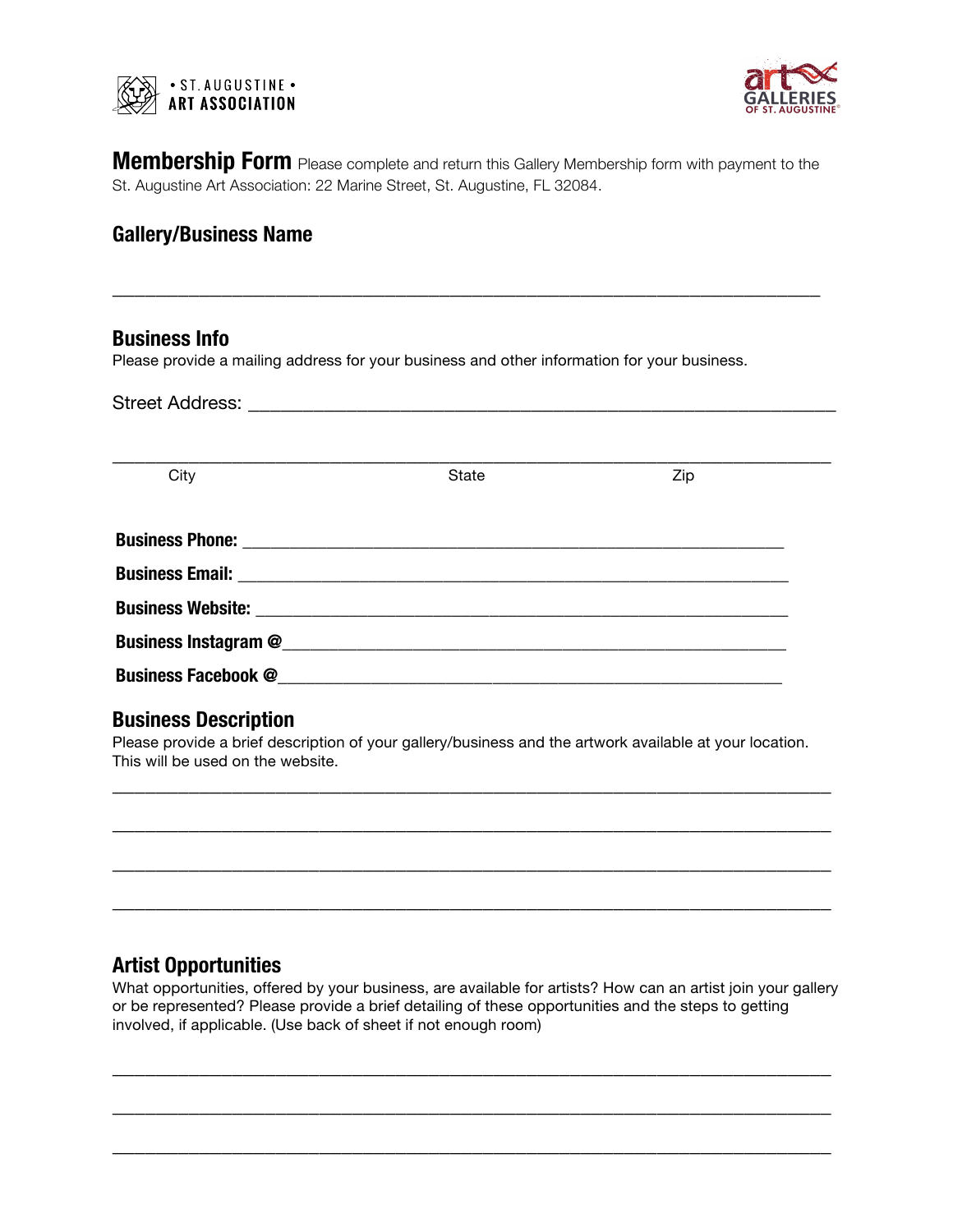



## **Artist Representation**

If applicable, please provide a list of the artists currently represented in your gallery. This information may be used to give visitors an idea of where certain artists is located, and where to purchase their work. (Put N/A if you don't want to list artists, use back of sheet for more space)

\_\_\_\_\_\_\_\_\_\_\_\_\_\_\_\_\_\_\_\_\_\_\_\_\_\_\_\_\_\_\_\_\_\_\_\_\_\_\_\_\_\_\_\_\_\_\_\_\_\_\_\_\_\_\_\_\_\_\_\_\_\_\_\_\_\_

\_\_\_\_\_\_\_\_\_\_\_\_\_\_\_\_\_\_\_\_\_\_\_\_\_\_\_\_\_\_\_\_\_\_\_\_\_\_\_\_\_\_\_\_\_\_\_\_\_\_\_\_\_\_\_\_\_\_\_\_\_\_\_\_\_\_

\_\_\_\_\_\_\_\_\_\_\_\_\_\_\_\_\_\_\_\_\_\_\_\_\_\_\_\_\_\_\_\_\_\_\_\_\_\_\_\_\_\_\_\_\_\_\_\_\_\_\_\_\_\_\_\_\_\_\_\_\_\_\_\_\_\_

## **Business Logo and Image**

Please email your logo and an image of your business to be displayed on print and web. (minimum 150dpi; Max file size 5MB; jpg, jpeg, pdf, or png) Email to info@staaa.org

## **Location**

If different from mailing address

#### Street Address: \_\_\_\_\_\_\_\_\_\_\_\_\_\_\_\_\_\_\_\_\_\_\_\_\_\_\_\_\_\_\_\_\_\_\_\_\_\_\_\_\_\_\_\_\_\_\_\_\_\_\_

\_\_\_\_\_\_\_\_\_\_\_\_\_\_\_\_\_\_\_\_\_\_\_\_\_\_\_\_\_\_\_\_\_\_\_\_\_\_\_\_\_\_\_\_\_\_\_\_\_\_\_\_\_\_\_\_\_\_\_\_\_\_\_\_ City State Zip

\_\_\_\_\_\_\_\_\_\_\_\_\_\_\_\_\_\_\_\_\_\_\_\_\_\_\_\_\_\_\_\_\_\_\_\_\_\_\_\_\_\_\_\_\_\_\_\_\_\_\_\_\_\_\_\_\_\_\_\_\_\_\_\_\_\_

\_\_\_\_\_\_\_\_\_\_\_\_\_\_\_\_\_\_\_\_\_\_\_\_\_\_\_\_\_\_\_\_\_\_\_\_\_\_\_\_\_\_\_\_\_\_\_\_\_\_\_\_\_\_\_\_\_\_\_\_\_\_\_\_\_\_\_\_\_\_\_\_\_\_\_\_\_\_

### **Business Hours**

Please provide your daily business hours.

# **Art Walk Hours**

Please provide the hours that you are open for First Friday Art Walk each month.

# **Contact Information**

# **Contact Name**

Please provide the name of the person who is qualified and will serve as the business' primary point of contact with STAAA. This information will NOT appear on our website.

\_\_\_\_\_\_\_\_\_\_\_\_\_\_\_\_\_\_\_\_\_\_\_\_\_\_\_\_\_\_\_\_\_\_\_\_\_\_\_\_\_\_\_\_\_\_\_\_\_\_\_\_\_\_\_\_\_\_\_\_\_\_\_\_\_\_